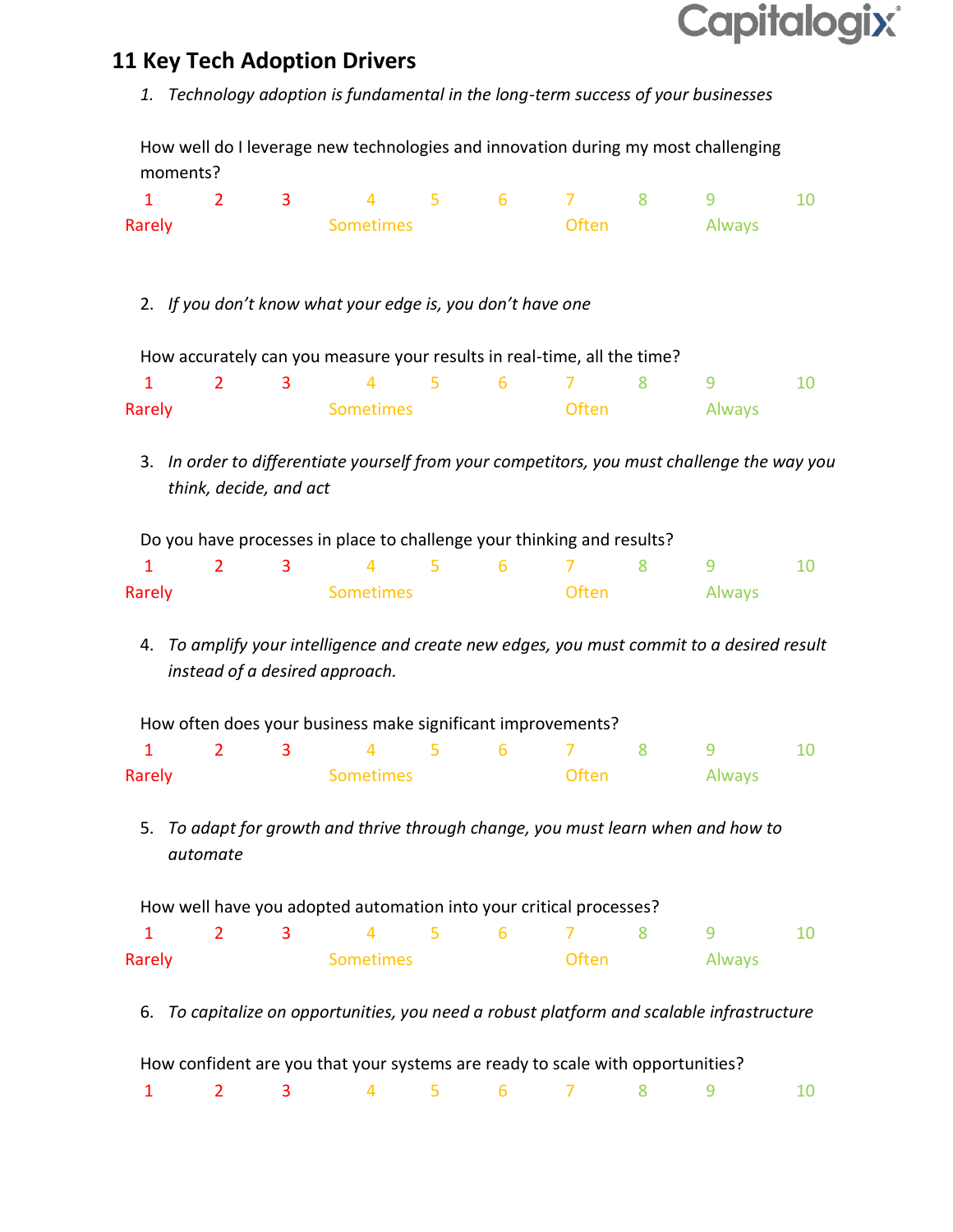| Rarely                               | <b>Sometimes</b>                                                                                                                                 | Often        | Always                                                                                         |    |  |
|--------------------------------------|--------------------------------------------------------------------------------------------------------------------------------------------------|--------------|------------------------------------------------------------------------------------------------|----|--|
|                                      | 7. To become an industry leader, you must commit to constant innovation and<br>improvement, otherwise, competitors will outpace and outmatch you |              |                                                                                                |    |  |
|                                      | How often are you incorporating new learned lessons into your business?                                                                          |              |                                                                                                |    |  |
| $\overline{2}$<br>3<br>1             | 5<br>4                                                                                                                                           | 6<br>7       | 8<br>9                                                                                         | 10 |  |
| Rarely                               | <b>Sometimes</b>                                                                                                                                 | <b>Often</b> | Always                                                                                         |    |  |
| 8.<br>to growth as a habit           |                                                                                                                                                  |              | To become and stay an industry leader, you must begin with the end in mind and commit          |    |  |
|                                      | How consistently are your resources moving you toward your long-term goals?                                                                      |              |                                                                                                |    |  |
| $\mathbf{1}$<br>$\overline{2}$<br>3  | 5<br>$\overline{4}$                                                                                                                              | 6<br>7       | 8<br>9                                                                                         | 10 |  |
| Rarely                               | <b>Sometimes</b>                                                                                                                                 | <b>Often</b> | Always                                                                                         |    |  |
| 9.<br>infrastructure, and direction. |                                                                                                                                                  |              | To build a lasting and successful business, you must constantly monitor your processes,        |    |  |
|                                      | How well are you protecting your business, your IP, and your future?                                                                             |              |                                                                                                |    |  |
| $\overline{2}$<br>1<br>3             | 4<br>5                                                                                                                                           | 6<br>7       | 8<br>9                                                                                         | 10 |  |
| Rarely                               | <b>Sometimes</b>                                                                                                                                 | <b>Often</b> | Always                                                                                         |    |  |
|                                      | letting go of what isn't working any more                                                                                                        |              | 10. Change is constant, so you must be willing to adapt not just through growth, but by        |    |  |
|                                      | How often are you culling processes that aren't serving you anymore?                                                                             |              |                                                                                                |    |  |
| $\overline{2}$<br>$\mathbf{1}$<br>3  | $\overline{4}$<br>5                                                                                                                              | 6<br>7       | 8<br>9                                                                                         | 10 |  |
| Rarely                               | <b>Sometimes</b>                                                                                                                                 | <b>Often</b> | Always                                                                                         |    |  |
| may not work at first                |                                                                                                                                                  |              | 11. In letting go of what isn't working anymore, you have to be willing to try new things that |    |  |
|                                      | And, how often are you testing new processes that might serve you?                                                                               |              |                                                                                                |    |  |

1 2 3 4 5 6 7 8 9 10